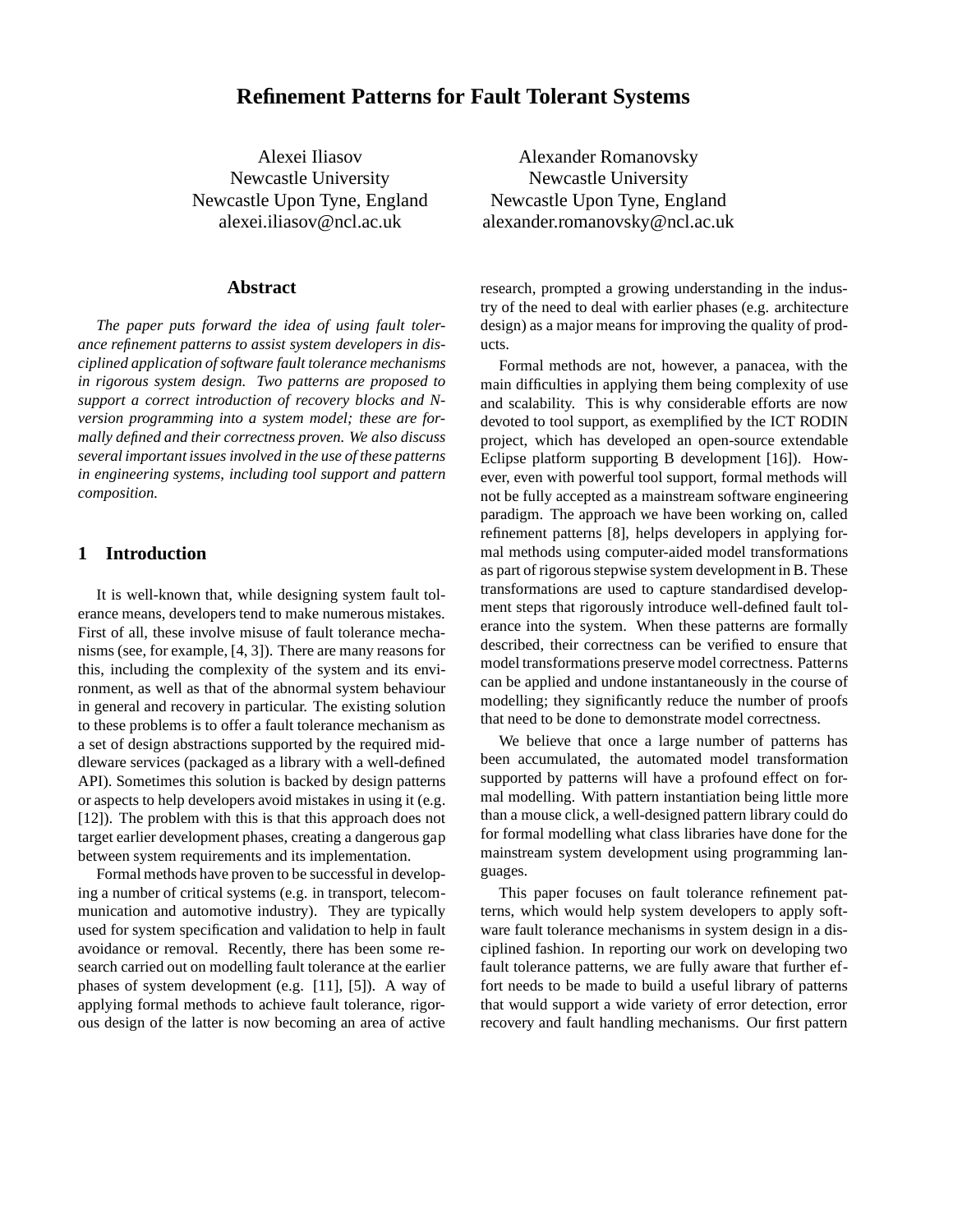models the recovery block scheme, whereas the second one helps in introducing N-version programming into a model.

The outline of the paper is as follows. Firstly, we formally define the two patterns and prove their correctness (which, as we have found, is not a trivial task). After that we briefly discuss several issues involved in engineering fault tolerant systems with patterns: tool support, pattern composition, pattern libraries, pattern identification and design diversity.

## **2 Background**

#### 2.1 Event-B

The Event-B method [16, 14] has been recently created on the basis of the B formal method [1] to enhance developers' understanding of and reasoning about systems, including reactive and concurrent ones. In its core is a modelling method based on the concept of refinement. An Event-B specification is made of *events* which update a system state and *variables* which represent it. *Invariant* is used to express the desired system properties. Event-B development is a tree of specifications linked by refinement relations. The general form of an Event-B specification is as follows:

| machine $m\theta$<br>variables $v$<br>invariant <i>I</i><br>initialisation $RI(v', v)$<br>events | refinement $m1$<br>refines $m\theta$<br>variables w<br>invariant J<br>initialisation $SI(w', w)$<br>events |
|--------------------------------------------------------------------------------------------------|------------------------------------------------------------------------------------------------------------|
| $evt_i = \textbf{any } p_i$<br>where<br>$G_i(p_i, v)$<br>then<br>$R_i(p_i, v', v)$<br>end        | $evt_i$ ref $evt_i = \text{any } p_i$<br>where<br>$H_i(p_i,w)$<br>then<br>$S_i(p_i, w', w)$<br>end         |
|                                                                                                  |                                                                                                            |

An Event-B event has parameters  $p_i$ , a guard  $G_i(p, v)$ (often represented as conjunction of individual guards), and a before-after predicate  $\overline{R}_i(p_i, v', v)$  (and  $S(v', v)$  for an action of a concrete model), relating the new state  $v'$  to the previous state  $v$ . Initialisation is a special case of the event which provides the initial system state. The essential part of the Event-B method is a gradual, stepwise detailisation of the model using the refinement technique.

#### 2.2 Refinement Patterns

The refinement pattern (initially introduced in [8]) is a set of rules describing how an output specification is produced for some input specification. Following the structure of Event-B, patterns are made of rules describing transformations on variables, invariants and events.

**Definition** *Refinement*. The fact that  $S_1$  is refined by  $S_2$  is written as  $S_1 \subseteq S_2$ . The  $\subseteq$  relation is reflexive (a specification is a valid refinement of itself), transitive and antisymmetric  $(S_1 \sqsubseteq S_2 \land S_2 \sqsubseteq S_1 \Rightarrow S_1 = S_2).$ 

**Definition** *Refinement pattern (or pattern)*. Let S be the universe of specifications. Function  $p : S_1 \rightarrow S_2$  where  $S_1 \subseteq S$  and  $S_2 \subseteq S$  such that  $\forall s \cdot (s \in S_1 \Rightarrow s \sqsubseteq p(s))$  is called *refinement pattern*.

A pattern is *correct* if for any input specification it produces a correct refinement of the specification. A correct refinement is understood as a well-formed specification that is a refinement of its abstract specification.

We use the Event-B well-formedness and refinement conditions as the basis for formulating pattern correctness conditions [14]. A pattern can be proved to be correct for a whole class of input specifications. In the most general case, this class covers all Event-B specifications. Some restrictions are introduced when formulating a pattern by introducing parameters and requirements. Additional restrictions may arise when trying to prove the pattern correctness.

Class of specifications accepted by a given pattern will be referred to as pattern input specification class (ISC). We can say that a pattern relates its ISC to another class of specifications. Proving pattern correctness involves demonstrating that these two classes are linked by the refinement relation. To prove pattern correctness, the following conditions need to be shown to have been satisfied:

| PAT_REQ_FIS        | $\exists p \cdot RQ(p)$                                                 |
|--------------------|-------------------------------------------------------------------------|
| PAT_FIS_INI        | $\exists w' \cdot S(w,w')$                                              |
| PAT_INV_INI        | $S(w, w') \Rightarrow J(v, w')$                                         |
| PAT_REF_FIS        | $I(v) \wedge J(v, w) \wedge H(w) \Rightarrow \exists w' \cdot S(w, w')$ |
| PAT_REF_GRD        | $I(v) \wedge J(v, w) \wedge H(w) \Rightarrow G(v)$                      |
| PAT_REF_INV        | $I(v) \wedge J(v, w) \wedge H(w) \wedge S(w, w') \Rightarrow$           |
|                    | $\exists v' \cdot (R(v, v') \wedge J(v', w'))$                          |
| PAT_REF_DLK;       | $G_i \Rightarrow \bigvee H_i(w)$                                        |
| <b>PAT_NEW_INV</b> | $I(v) \wedge J(v, w) \wedge H(w) \wedge$                                |
|                    | $S(w, w') \Rightarrow J(v, w')$                                         |
| PAT_NEW_DIV        | $I(v) \wedge J(v, w) \wedge H(w) \wedge S(w, w') \Rightarrow$           |
|                    | $V(w) \in \mathbb{N} \wedge V(w') < V(w)$                               |
|                    |                                                                         |

Where  $v$  and  $w$  are the abstract and concrete variables,  $R(v, v')$  and  $S(w, w')$  are the abstract and concrete beforeafter predicates,  $I(v)$  and  $J(v, w)$  are abstract and concrete invariants, and  $G(v)$  and  $H(w)$  are abstract and concrete event guards. Variant  $V(w)$  is an expression decreased by all the new events. Finally,  $RQ$  is the conjunction of pattern requirements.

The main difference between proving the correctness of a pattern and that of a refinement is that rather than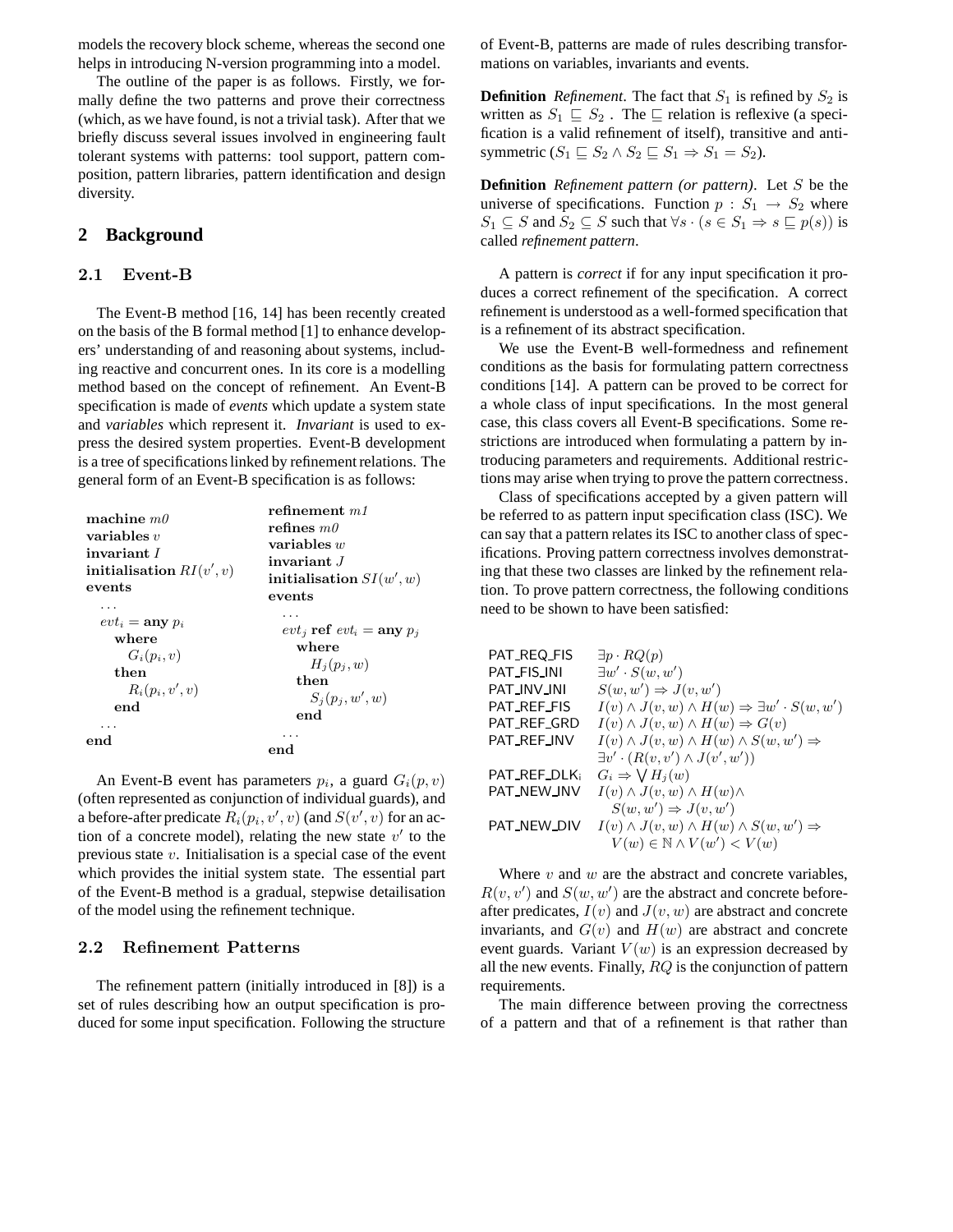| pattern declarataion<br>pattern $ s $<br>  parameters $u_1, \ldots u_l$  <br>[requirements $r\vert$<br>$[rule_1 \dots rule_n]$         |                                                             | new variable<br>variable $[v]$ for $p$<br>[label varname]<br>invariant $T$<br>$ {\bf action}\ I $ | prop.<br>label<br>type<br>init | new invariant<br>invariant  i  $\left  \text{for } p \right $<br>expression $I$<br><b>or</b><br>invariant $I$ for $p$                                       |                                       |
|----------------------------------------------------------------------------------------------------------------------------------------|-------------------------------------------------------------|---------------------------------------------------------------------------------------------------|--------------------------------|-------------------------------------------------------------------------------------------------------------------------------------------------------------|---------------------------------------|
| new event<br>event $ e $<br>[label eventname]<br>refines abstractevent<br>$ v_1 \dots v_n $<br>$ g_1 \dots g_k $<br>$[a_1 \ldots a_m]$ | prop.<br>label<br>refines<br>variables<br>guards<br>actions | new guard<br>guard $[g]$ for $p$<br>expression $G$<br><b>or</b><br>guard G for $p$                |                                | new action<br>action [a] [for $p$ ]<br>label <i>l</i><br>style $s$<br>$ext{expression } e$<br>or<br>$\mathbf{action} \, l \, s \, e \, [\mathbf{for} \, p]$ | prop.<br>label<br>style<br>expression |

**Figure 1. Summary of the notation of Event-B refinement patterns**

substituting concrete expressions for invariants, guards and before-after predicates, we operate on variables representing the abstract invariant, guards and before-after predicates. To prove refinement conditions, we substitute concrete predicates for  $H$ ,  $J$ ,  $S$  and  $V$ , while  $I$ ,  $G$  and  $R$  remain undefined.

### 2.3 Tool Support

Tool support is essential for the pattern mechanism proposed. While applying patterns manually is laborious and error-prone, this operation is easy to mechanise. We have implemented a plug-in to the RODIN Event-B platform [16]) which adds the pattern functionality to the platform. Once installed, it provides the environment for working with refinement patterns - selecting, editing and applying patterns in an automatic or semi-automatic manner. Owing to the open architecture of the platform, the plug-in integrates into its interface and has an intuitive user interface. It fully supports the pattern language discussed in this paper and relies on the XML notation for pattern input and editing. All the patterns presented in this paper have, in fact, been developed using the plug-in and are available for downloading, as well as the plug-in itself, from [7].

The plug-in also provides an interface for importing patterns from an online pattern library which can be updated by pattern developers. A pattern would come together with information about its purpose and origin and guidance on applying it in development.

## **3 Patterns for software fault tolerance**

With the growing complexity of software, mistakes related to it (e.g. in applications and their components, mismatches between them, in data and supporting software, and service degradation) are becoming a major source of system downtime. The two major techniques developed for tolerating software bugs are recovery blocks and N-version programming [15, 2]. These techniques and their variations have been successfully used in a number of critical industrial applications. For example, book [17] reports successful experience of employing such schemes in the aerospace, transportation and atomic energy industries.

As increasingly complex computer-based systems proliferate in new domains of our life, we clearly need to employ these fault tolerance techniques in new settings and on a wider scale. Moreover, since society now critically depends on computer-based systems in many areas, we need to be able to apply these techniques in a rigorous and predictable way. The challenge here is to support formal stepwise development of fault tolerant systems.

To this end we propose an approach to developing software fault tolerance refinement patterns as the main means of ensuring cost-effectiveness and correctness of employing software fault tolerance mechanisms in formal system design. This approach is supported by a tool which allows us to collect a set of patterns to be applied as necessary during the development process.

Developing a refinement pattern is not a trivial task. First, it should be generic enough to express reusable refinement steps that support general concepts useful in different contexts and development approaches. Secondly, a pattern has to be proven to guarantee that the models produced are well-formed and are the correct refinements of abstract input models. In this paper we focus on two concrete software fault tolerance refinement patterns inspired by well-known design solutions. It is clear that the approach can be applied to other software fault tolerance mechanisms.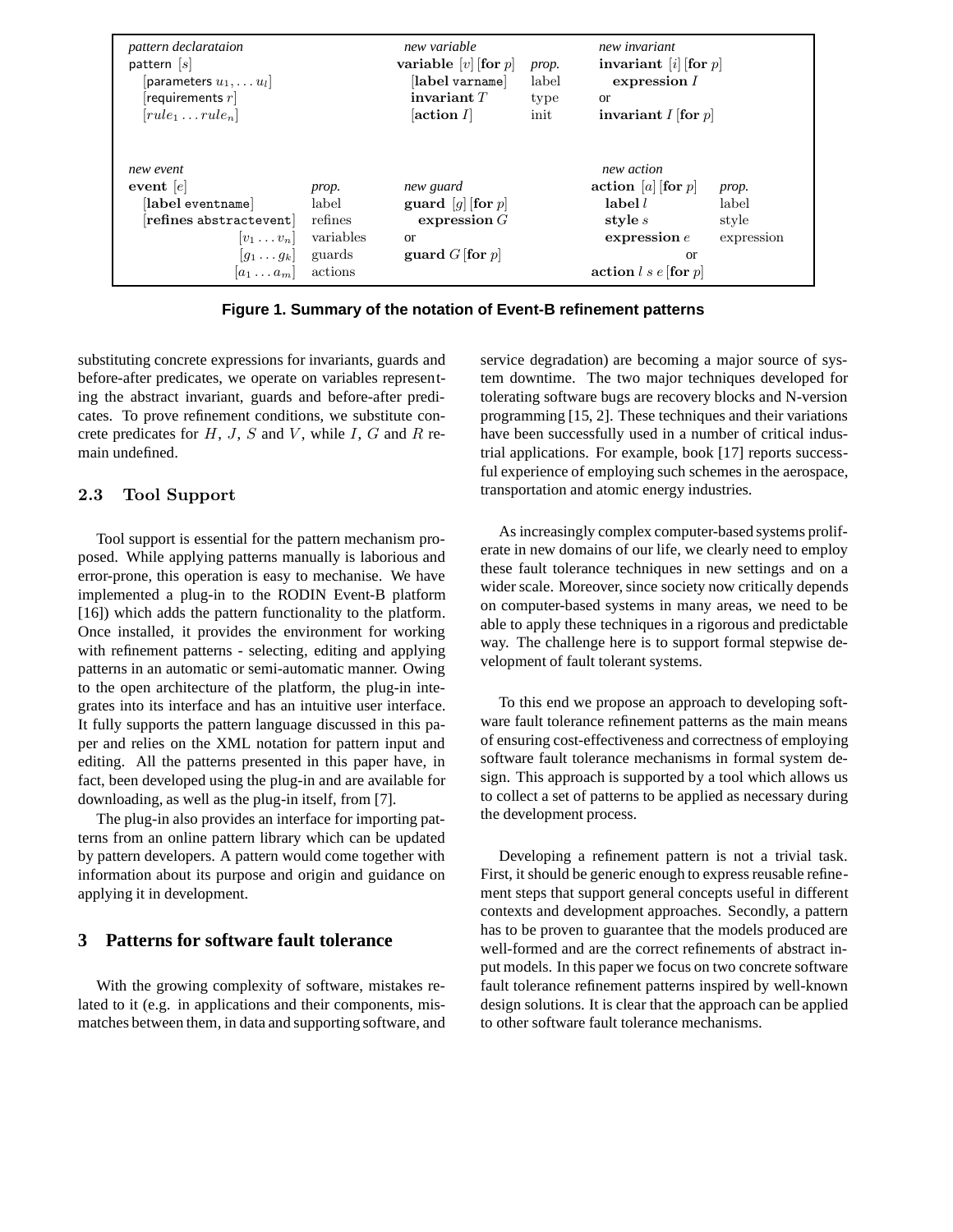#### **4 Constructing a Refinement Pattern**

Many standardised design solutions (e.g. design patterns) can be used as a basis for constructing refinement patterns. It is not necessarily a one-to-one mapping and there are design solutions that are so abstract they cannot be expressed as refinement patterns. One example is the proxy pattern ([6]), which is an abstract rule for structuring a complex system. The pattern is so abstract that it cannot be described in a general form using the refinement patterns mechanism. However, there can be any number of specialised versions of the pattern formulated for particular kind of systems which are expressable as refinement patterns.

A legacy or current formal development is an important source of ideas for refinement automation. In many cases, concrete refinement steps are but implementation of a more general concept. Application of the concept to a whole range of possible abstract systems results in a refinement pattern. A side effect - a deeper understanding of the concept used in development through it formalisation - is important by itself.

A pattern designer is likely to have a choice of a level of pattern presentation. A refinement pattern can be more abstract and thus be applicable to a wider range of input specifications or more specific and restricted to a narrower domain. More abstract patterns are generally easier to apply as they put less restrictions on the form of an abstract specification. One of the objectives during pattern development is to find a balance between pattern generality and details in describing its functionality.

The first step of a pattern design is identification of the possible pattern parameters, their types and restriction. This stage defines the set of possible abstract specifications that can be transformed by this pattern which loosely corresponds to the notion of the problem domain of a design pattern (solution). For complex patterns it is a non-trivial task to identify the weakest set of patterns requirements. The strategy is to start with a minimal set of requirements and use proof obligations to add additional restrictions that are also necessary to demonstrate pattern correctness.

It is important to carefully identify major building blocks of a pattern: new variables and events declared by the pattern, top-level matching blocks, refinements of abstract variables and events. These serve as a skeleton around which further details are added. Proofs will help to identify missing or wrong rules.

Once there is sufficiently detailed description of a refinement pattern, proof obligations for pattern correctness can be generated. With a theorem prover, many proof obligations are discharged automatically. A proof obligation not discharged automatically may indicate a mistake in pattern thus playing an important role in pattern design. A structure of a proof obligation often provides valuable information on how to rectify a problem in the patterns. Typically, several iterations are needed to produce a correct pattern.

#### **5 Recovery Block Pattern**

This pattern helps to develop software capable of tolerating software faults by introducing N alternates designed diversely following the ideas from [15]. Checkpointing is used to save the state before executing an alternate so that the results of unsuccessful execution can be discarded. An alternate execution is followed by checking an acceptance test. If the test is passed then the result of the current alternate is used as the final result. Otherwise, the state is rolled back and another alternate is activated. If no alternate is available, an exception is propagated.

The pattern takes as input a model with two events. One of the events is a specification of the desired behaviour. The other event is the connection to some external recovery or abortion mechanism. During instantiation, the pattern also asks for the number N of behaviour block instances (alternates).

Further refinements should diversify designs of behaviour alternates (e.g. by enforcing the use of different solutions and by involving different developers) and adapt or make more concrete the test conditions. A good starting point for applying this pattern is a specification with non-deterministic before-after predicates. The conjunction of all before-after predicates of an abstract behaviour event is used by the pattern as the acceptance test. The pattern has three parameters

| pattern $recblock$<br>parameters $b,n$ | req_typing $b \in$ Event $\wedge n \in \mathbb{N}$ |
|----------------------------------------|----------------------------------------------------|
|                                        | req_notempty card(b.actions) > 0                   |
|                                        | req_notzero $n > 0$                                |

Here  $b$  is an abstract event specifying the desired system behaviour,  $\alpha$  is an abortion event and  $n$  is a number of recovery blocks. The pattern requirements state the typing of the parameters and also state that the behaviour event contains at least one action and that the number of alternates is not zero:

This pattern can be applied to any specification with at least two events, one of which must be not empty. The pattern makes no additional assumptions about event bodies, guards and parameters as the pattern is general enough to handle all the possible cases.

The pattern introduces two new variables (these variables appear in the output specification) to model control flow for the new events. Variable br defines the currently active behaviour block (alternate). When its value goes beyond the allowed block index, it indicates failure of all the blocks. Variable st indicates the current stage: checkpoint  $(st = 0)$ , block  $(st = 1)$  or acceptance test  $(st = 2)$ .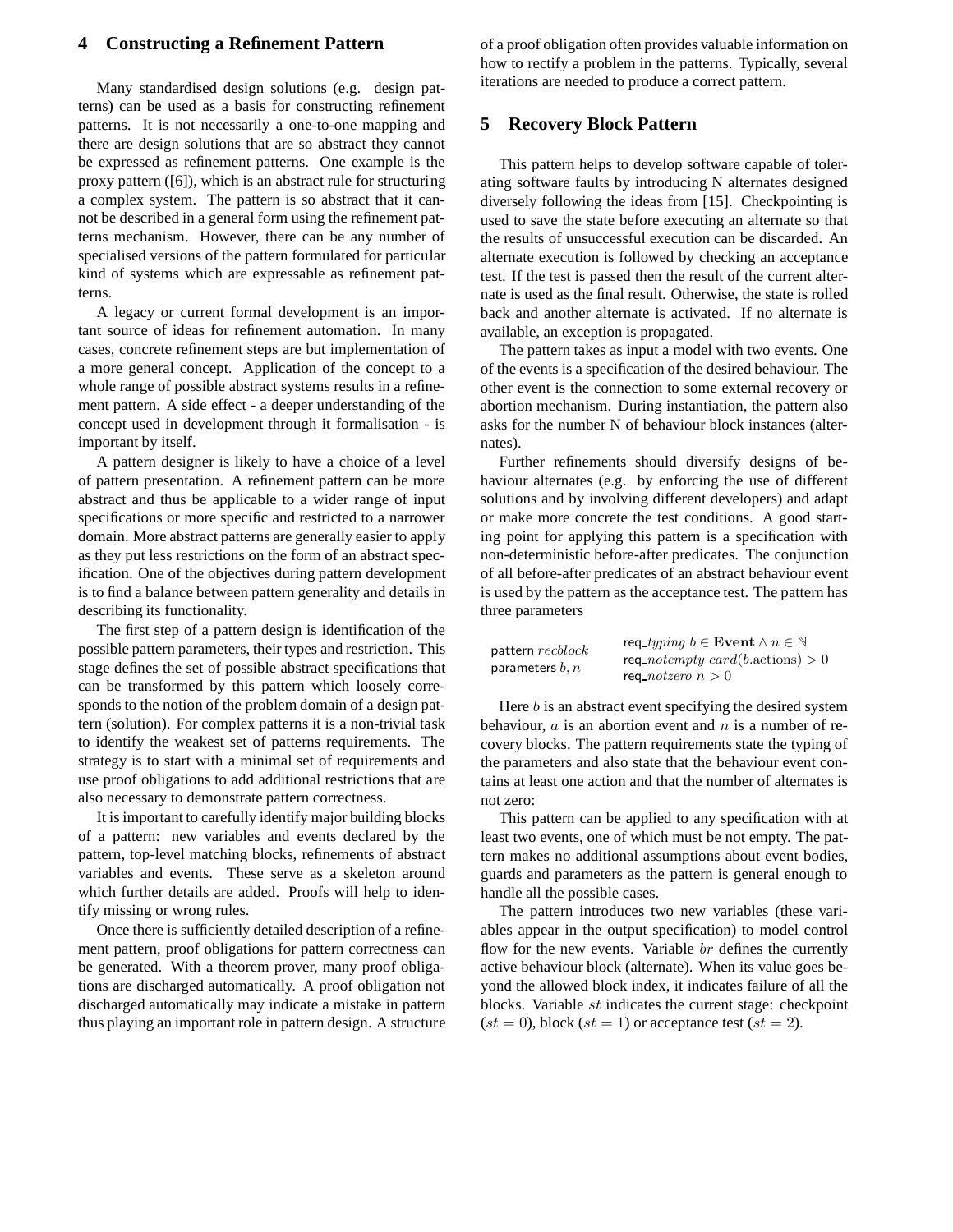

**Figure 2. The Recovery Block pattern. The checkpoint and alternates are modelled as new events, the** *Test* **block refines the behaviour abstract event.**

| variable br                 | variable $st$         |
|-----------------------------|-----------------------|
| invariant $br \in 0(n + 1)$ | invariant $st \in 02$ |
| action $br := 0$            | $\arctan st := 0$     |

The pattern models checkpointing by extending system state with new variables for hold intermediate results produced by the alternates. If the result of an alternate fails the acceptance test, the state extension is disregarded. When test succeeds, the state is used as the final result. This approach allows us to introduce checkpoints without knowing the whole system state. The following pattern fragment creates a copy of each variable assigned in the event b:

```
forall a where a \in b actions
  variable cpvar for recblock
    label cp a.variable.name
    invariant c\nu a \in a.variable.type
    action cpvar
         a.variable.init.style a.variable.init.expr
```
The pattern fragment below creates a checkpoint event which saves the current values of the variables updated in the event b. This event is enabled when  $st = 0$ :

event chkpt guard  $st = 0$ forall a where  $a \in b$  actions action  $cp_a$ .variable.name  $:= a$ .variable.name action  $st := 1$ 

The event advances the stage variable st so that a currently selected alternate is enabled. An alternate contains the same set of actions as the abstract event  $b$ . These actions assign to the copies of the abstract variables updated in b. Although, an alternate is formally not a refinement of b, it is related through the actions. A designer has the choice of changing alternates behaviour just after applying the pattern or keeping them intact and using refinement to gradually introduce specialisation. In the latter case, the actions derived from the actions of b serve as an abstract specification for further refinements. To allow for meaningful refinements these actions must be non-deterministic. The next pattern fragment produces  $n$  events representing recovery block alternates:

> forall  $i$  where  $i \in 1..n$ event alt label  $b$  alt  $i$ guard  $st = 1$ guard  $br = i - 1$ guard b.guards variable b.variables forall a where  $a \in b$  actions action cp a.variable.name a.style a.expr action  $st \coloneqq 2$

Note the guard  $br = i - 1$  selecting the current alternate and action  $st := 2$  enabling the acceptance test. The acceptance test event checks if the alternate has succeeded and, if it is so, uses the its result as the final result. The acceptance test must refine b since it is the only event which is allowed to update inherited abstract variables which the abstract version of  $b$  used to produce the result. In other words, an input specification is transformed in such a way that parts which the pattern is not aware about are not effected.

The acceptance test is computed automatically by the pattern from the abstract event b. In English, the acceptance can be informally formulated as *any result that agrees with the specification of the abstract event* b *is acceptable*. To give the exact meaning to *agrees with* we use the beforeafter predicates of the abstract event b:

guard  $st = 2$  for b forall a where  $a \in b$  actions guard  $[cp_a$ .variable.name a.style a.expr] for b **action** a.variable.name  $:=$  cp a.variable.name for b

We also have to address the case when the acceptance test fails. For this we declare a new event and use a guard which is the opposite of the acceptance test rule. One of the responsibilities of this event is to advance the br variable so that a new alternate is used next time.

event test label  $b$  test fail guard  $st = 2$ guard  $\bigvee_{a\in b.\text{actions}}\neg$  [cp\_a.variable.name a.style a.expr] action  $br := br + 1$ action  $st := 0$ 

 $\bigvee_{a \in b \text{.actions}} \ldots$  and other generalised versions of operators are syntax shortcuts. The actual expression for this guard is made of three nested statements and expressed in 8 lines of XML notation.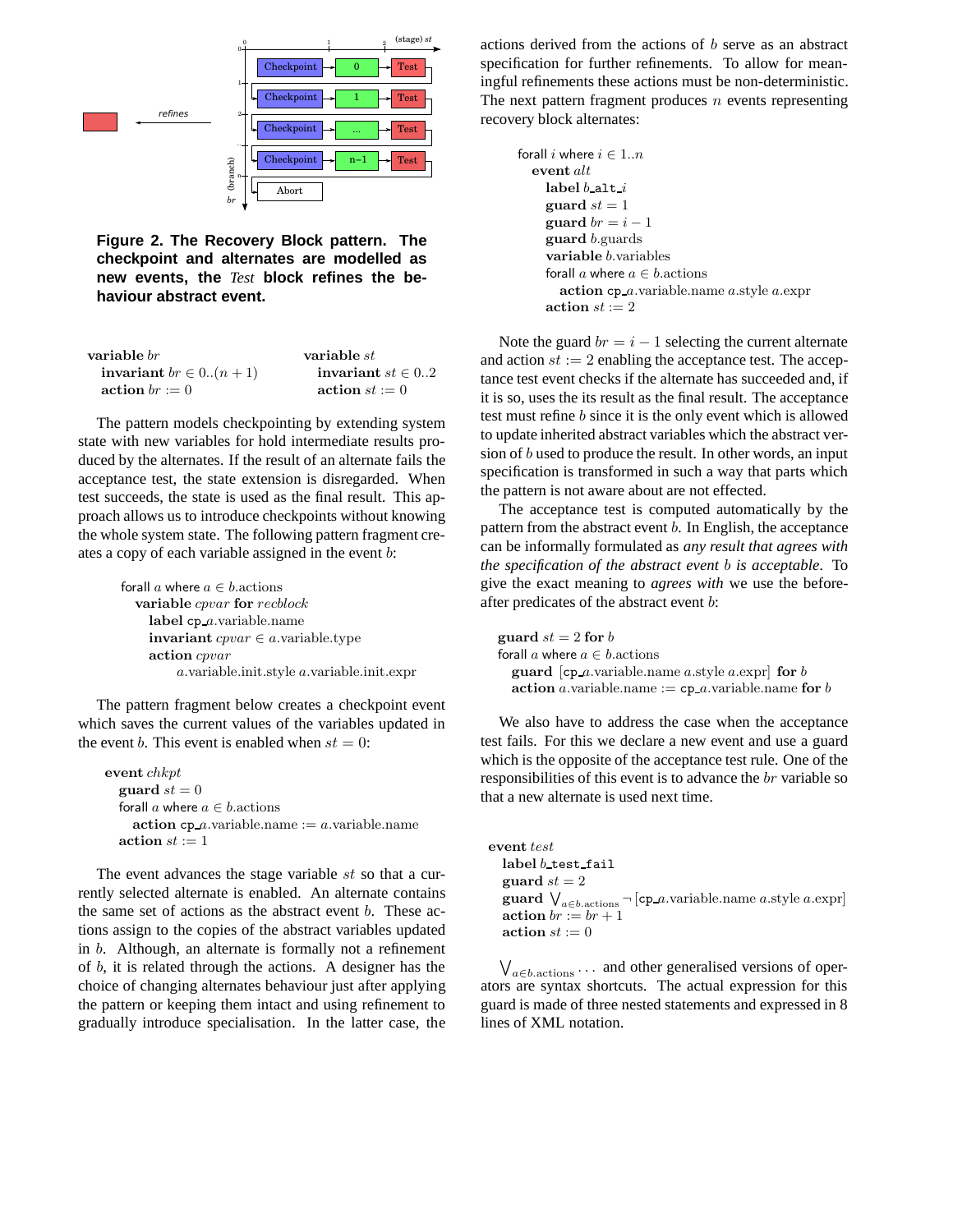Since we have only *n* alternates with indices  $0..n - 1$ , a state where  $br = n$  indicates that all the alternates have failed to produce an acceptable result. To cover the case of  $br = n$  the patterns produces a new events which simply uses the abstract event *b* behaviour to produce some "safe" result.

> event fail label  $b$  fail refines b guard  $br = n$  for f guard b.guards variable b.variables action  *actions*

## 5.1 Recovery Block Pattern Correctness

In this section we demonstrate that the Recovery Block pattern indeed produces valid refinements for any input specification to which it can be applied. Here we write out and analyse proof obligations manually. Most of this can be handled by a tool and we are working on adding support for generating proof obligations and automatically discharching them with the platform theorem prover.

Pattern requirements must allow for a non-empty set of parameters

```
\exists (b, f, n) \cdot (req\_typing \wedge req\_notempty \wedge req\_notzero)
```
This proof obligation (PO) can be discharged by asserting that set Event is nonempty and there exist an event with at least one action.

Declarations of br and st result in the following proof obligations

$$
\exists br' \cdot (br \in 0..(n+1) \land br' = 0)
$$
  

$$
br \in 0..(n+1) \land br' = 0) \Rightarrow br' \in 0..(n+1)
$$
  

$$
\exists st' \cdot (st \in 0..2 \land st' = 0)
$$
  

$$
st \in 0..2 \land st' = 0 \Rightarrow st' \in 0..2
$$

which are trivially true.

The pattern introduces new system variables supporting checkpointing. For each variable updated in the event  $b$  a new variable is created with the same type and initial state. To express this, the pattern uses the forall a where  $a \in$ b.actions construct. Consequently, related proof obligation are in the form  $\forall a \dots$ :

 $\forall a \cdot (a \in b \text{.actions} \Rightarrow \exists c' \cdot (c \in Tp(a) \land [c \, St(a) \, In(a)]))$  $\forall a \cdot (a \in b \text{.actions} \Rightarrow [c \text{ } St(a) \text{ } In(a)] \Rightarrow c' \in Tp(a))$ 

where  $[use]$  is a before-after predicate of a B action made from variable v, action style  $s :=, : \in$  and  $| \in$ ) and expression s. Also, the following shortcuts are used:  $c = c\nu$  $St(a) = a$ .variable.init.style,  $Tp(a) = a$ .variable.type and  $In(a) = a$ .variable.init.expr. The proof obligations above can be simplified by removing quantifier  $\forall a$  and treating  $a$  as a free variable. To do the proof we use information about the abstract variables from which the copied variables are derived

 $a \in b$  actions  $\Rightarrow \exists v' \cdot (v \in Tp(a) \land [v \; St(a) \; In(a)]) \vdash$  $a \in b$  actions  $\Rightarrow \exists c' \cdot (c \in Tp(a) \land [c \; St(a) \; In(a)])$  $a \in b$  actions  $\Rightarrow$   $[v \, St(a) \, In(a)] \Rightarrow v' \in Tp(a))$  $a \in b$  actions  $\Rightarrow [c \, St(a) \, In(a)] \Rightarrow c' \in Tp(a)$ 

The proof obligations above are trivially correct as left and right parts differ only in the names of free variables. Note, that the proof covers the general case of creating variable copies.

The checkpoint event initialises sub-states used by the recovery blocks. The action updating st gives rise to the following trivial POs:

 $I(v) \wedge st \in 0..2 \wedge st = 0 \Rightarrow \exists st' \cdot (st \in 0..2 \wedge st' = 1)$  $I(v) \wedge st \in 0.2 \wedge st = 0 \wedge st' = 1 \Rightarrow st' \in 0.2$ 

Initialisation of checkpoint variables uses the forall statement and hence the universal quantifier appears in the proof obligations:

 $\forall a \cdot (a \in b \text{.actions} \Rightarrow I(v) \land c(a) \in Tp(a) \land v(a) \in Tp(a) \land$  $st = 0 \Rightarrow \exists c(a)' \cdot (c(a) \in Tp(a) \land c'(a) = var(a)))$  $\forall a \cdot (a \in b \text{.actions} \Rightarrow I(v) \land c(a) \in Tp(a) \land v(a) \in Tp(a) \land$  $st = 0 \wedge c'(a) = var(a) \Rightarrow c'(a) \in Tp(a)$ 

where  $c(a) = \text{cp}_a$ .variable.name,  $v(a)$ a.variable.name and  $St(a)$ ,  $In(a)$  and  $Tp(a)$  as defined above. The quantifier can be dropped and with the properties of the original variables as hypothesis it is trivial to discharge these POs.

The pattern fragment creating the recovery blocks employs forall statements. The outer one runs through all the recovery block indices. while the inner one creates a new action for each action in the abstract event b. The proof obligations are the following:

$$
\forall i \cdot (i \in 1..n \Rightarrow \forall a \cdot (a \in b \text{.actions} \Rightarrow
$$
  
\n
$$
I(v) \land c \in Tp(a) \land st = 1 \land br = i - 1 \Rightarrow
$$
  
\n
$$
\exists c' \cdot (c \in Tp(a) \land [c \; St(a) \; Ex(a)])))
$$
  
\n
$$
\forall i \cdot (i \in 1..n \Rightarrow \forall a \cdot (a \in b \text{.actions} \Rightarrow
$$
  
\n
$$
I(v) \land c \in Tp(a) \land st = 1 \land br = i - 1 \land
$$
  
\n
$$
[c \; St(a) \; Ex(a)] \Rightarrow c' \in Tp(a)))
$$

The proofs are easy to do for the general case of some index *i* and some action *a* and the quantifiers can be removed. The we know that the abstract actions are well-formed we use this information as hypothesis to discharge the proof obligations. The case for the action assigning  $st$  is trivial.

In the acceptance test fragment defines actions replacing the abstract actions of event  $b$ . We have to prove that under the given conditions each such action refines its abstract counterpart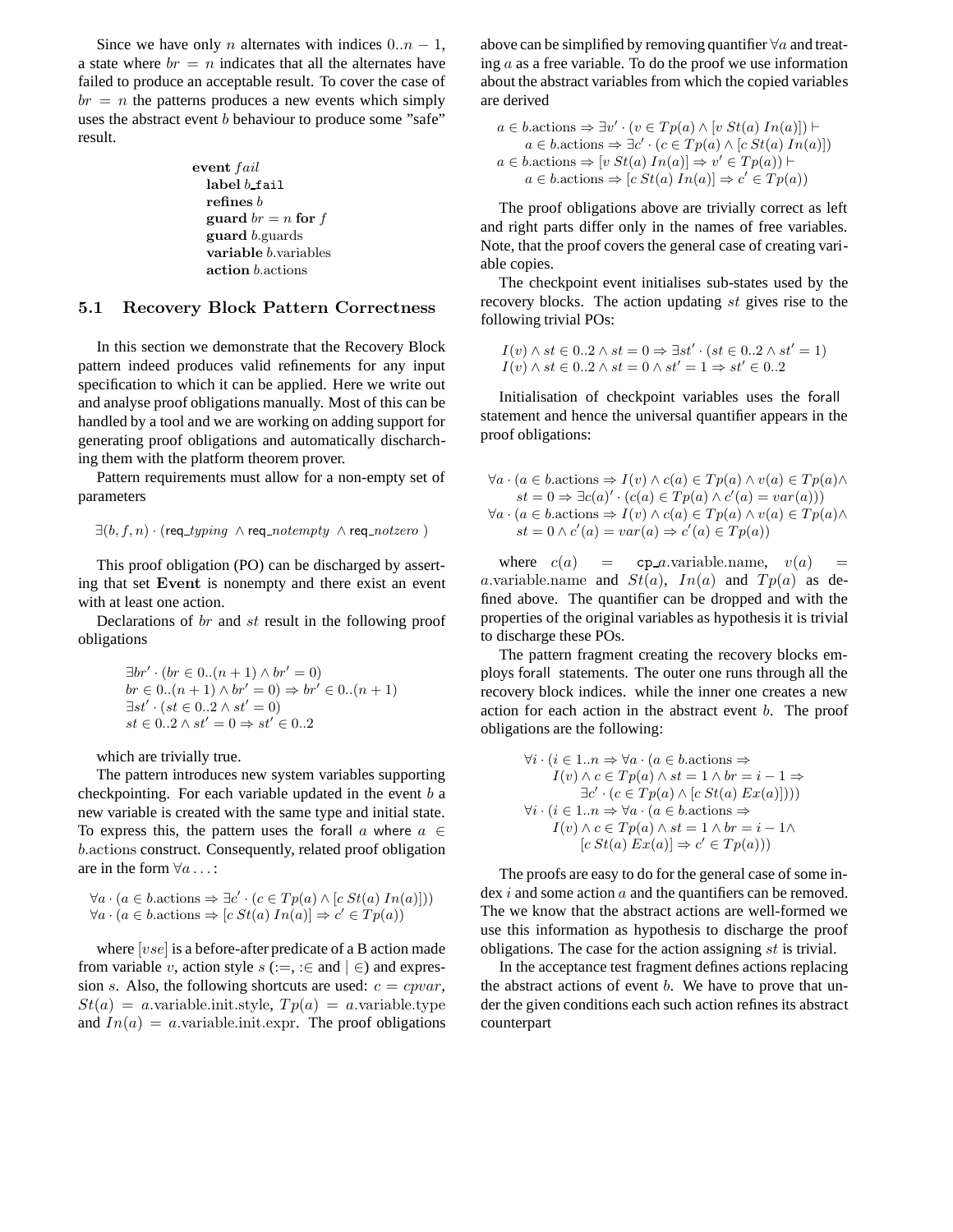$\forall a \cdot (a \in b.\text{actions} \Rightarrow$  $Tp(a) \Rightarrow \exists v(a)' \cdot (c(a) \in Tp(a) \land v(a)' = c(a)))$  $\forall a \cdot (a \in b.\text{actions} \Rightarrow$  $I(v) \wedge [c(a) \; St(a) \; Ex(a)] \wedge v(a) = c(a) \Rightarrow$  $\exists v' \cdot ( [v(a) \; St(a) \; Ex(a)] \land va(a) \in Tp(a)) )$ 

These POs are trivially correct. For concrete version of event  $b$  we have to demonstrate that the new guard is stronger than its abstract counterpart.

$$
I(v) \wedge J(v, w) \wedge H(w) \Rightarrow G(v)
$$

It is indeed so, as the pattern fragment strengthens the guard with additional conditions.

For the new event test we have several obvious trivial POs due to the action  $br := br + 1$  and  $st := 0$ .

To prove the non-divergence of the new events introduced by the pattern we have to demonstrate there exists such  $V \in \mathbb{N}$  that it is decreased by all the new events.

$$
I(v) \wedge J(v, w) \wedge H(w) \wedge S(w, w') \Rightarrow
$$
  

$$
V(w) \in \mathbb{N} \wedge V(w') < V(w)
$$

Let  $V = (n + 1) * 3 + 2 - (br * 3 + st)$  and  $T = st \in$  $0..2 \wedge br \in 0..(n+1) \wedge n \in \mathbb{N} \wedge n > 0$ 

Condition  $T \Rightarrow V(w) \in \mathbb{N}$  holds since  $\max(br * 3 +$  $st$  =  $(n+1)*3+2$ . To prove that all the events decrease V we have to demonstrate that the following conditions hold

$$
\begin{array}{l} T \wedge st=0 \wedge st'=1 \wedge br'=br \Rightarrow V(st',br') < V(st,br) \\ \forall i \cdot (i \in 1..n \Rightarrow T \wedge st=1 \wedge st'=2 \wedge br'=br \Rightarrow \\ V(st',br') < V(st,br) \\ T \wedge st=2 \wedge st'=0 \wedge br'=br+1 \Rightarrow V(st',br') < V(st,br) \end{array}
$$

The first two increment st leaving br unchanged and hence decrease the variant expression since V monotonously decreasing function. The test event resets st to zero but this is compensated by the increment of br.

To prove relative deadlock freeness we have to demonstrate that for any abstract state in which guard  $G$  is enabled there is a a state in the refined version in which at least on of the concrete guards is enabled. The disjunction of the concrete guards is

$$
\begin{array}{ll}\bigvee \mathsf{H}_{\mathsf{j}}(\mathsf{w}) & st=0 \vee \\ & (st=1 \wedge G_b \wedge \bigvee_{i \in 1..n} br = i-1) \vee \\ & (st=2 \wedge \bigwedge_{a \in b.\text{actions}} act) \vee \\ & (st=2 \wedge \bigvee_{a \in b.\text{actions}} \neg act) \vee \\ & br=n \wedge G_b\end{array}
$$

where  $G_b$  is the guard of event b and  $act =$  $[cp_a$  variable.name a.style a.expr. The above simplified to

$$
\begin{array}{ll}\n\bigvee \mathsf{H}_{j}(\mathsf{w}) & st = 0 \vee \\
& \begin{pmatrix} st = 1 \wedge \\
((G_b \wedge \bigvee_{i \in 0 \dots (n-1)} br = i) \vee (br = n \wedge G_b)) \end{pmatrix} \vee \\
 & st = 2\n\end{array}
$$



**Figure 3. The NVP pattern. Versions are new events and the** *adjudicator* **refines the abstract behaviour event.**

and we have to prove that

PAT\_REF\_DLK<sub>b</sub>  $G_b \Rightarrow G_b \wedge (\bigvee_{i \in 0..(n-1)} br = i \vee br = n)$ 

which is true since  $(\bigvee_{i \in 0..(n-1)} br = i \vee br = n)$  always holds.

### **6 N-Version Programming Pattern**

N-Version Programming is a software engineering method for tolerating mistakes in software implementation by using a number of functionally-equivalent versions developed independently according to common requirements or specifications [2]. The method is based on selecting the majority result from the outputs of all the versions.

Our NVP pattern takes two arguments - an event  $b$  and number of blocks  $n$ . The result of the pattern application is a set of  $n$  behaviour blocks and the adjudicator which refines b.

$$
\begin{array}{l}{\mathsf{pattern}}\, nvp\\{\mathsf{parameters}}\, b,n\\{\mathsf{req\_typing}}\, b\in{\mathbf{Event}}\wedge n\in{\mathbb{N}}\\{\mathsf{req\_gr}tone}\, n>1\end{array}
$$

Variable st defines the major state evolution stage of a system produced by the pattern: 0 is for collecting results from individual blocks, 1 for voting and 2 when the final result is available. The pattern introduces a Boolean variable  $fl$  indicating inability to find a dominating (a result with  $50\% + 1$  votes).

| $\mathbf{variable}\;st$ | variable fl                   |
|-------------------------|-------------------------------|
| invariant $st \in 02$   | invariant $fl \in \mathbb{B}$ |
| $\arctan st := 0$       | action $fl := FALSE$          |

All the N versions produce their results independently and thus they must operate on disjoint state spaces. A simple solution is to introduce a function from a block id into a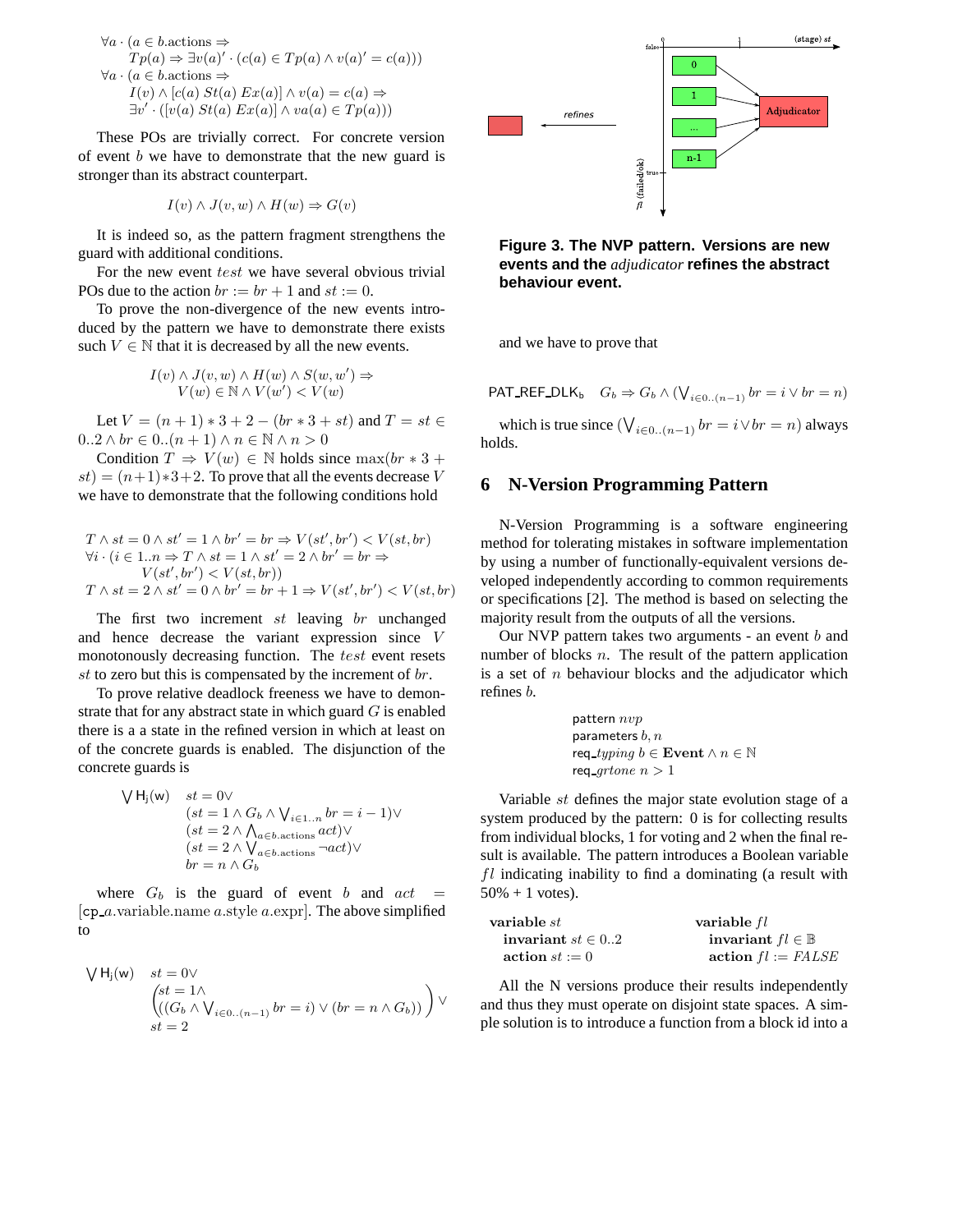state associated with the block and let each block modify its own state using the function. Such approach, however, results in several unattractive properties of the pattern. First, it introduces a variable shared by all the blocks - the state function variable - and there is nothing preventing an inexperienced designer from accidentally mixing block states, both in a model and in implementation. It also prohibits an automated refinement into an efficient, concurrent implementation. Second, and more important, a refinement produced by such pattern may not easily legible. State of a block is likely to be a complex type. Dealing with such involved structures is much more difficult than with individual variables. Hence decided to have a separate set of variables for each behaviour block. This complicates the pattern definition and makes the pattern correctness proofs slightly more difficult but the result is refinement pattern which easy to use. After applying it, a designer gets N new events which are similar to the abstract event to which the pattern was applied.

Each behaviour block is attached a Boolean variable indicating that the block has finished and the voter event can use the current result. This variable can also be used to disable permanently faulty blocks, although we do not do this in the current version to keep the pattern general.

The body of a behaviour block is almost an exact copy of event  $b$  with the only difference being actions assigning values to copies of the original abstract variables. Each behaviour block has its own set of copied variables.

forall i where  $i \in 1..n$ variable rd  $label$  <math>rd\_i</math> invariant  $rd \in \mathbb{B}$ action  $rd := FALSE$ event alt label alt $i$ guard  $st = 0$ guard  $rd = FALSE$ forall a where  $a \in b$  actions variable cp label *a*.variable.name *i* invariant  $cp \in a$ .variable.type action cp a.variable.init.style a.variable.init.expr action cp a.stylea.expr action  $rd := TRUE$ 

When the results from all the blocks are available, the voter can select the final result. To produce a scalable solution we have to aggregate individual variables used in different blocks into a single variable, which is a function from a block id into the block state. We do not expect designers to change this part of the specification thus we are free to use the most suitable approach here.

```
variable rs for nvp
   label b result
   invariant rs : \mathbb{N} \hookrightarrow (\mathbb{X}_{a \in b \text{.actions}} a \text{.variable}.type)action rs := \oslash
```
where ( $\chi_{a \in b \text{.actions}}$  a.variable.type) is the type of a tuple  $(v_1, v_2, \ldots v_n)$  used to store all the variable assigned in event b. The general cartesian product is a syntax sugar; interested readers will find the actual representation in the pattern source available from the plug-in web page [7].

The following event constructs the function of results from the result of the individual blocks

event accum label  $b$  collect guard  $st = 0$ guard  $\bigwedge_{i\in{1..n}}$ rd\_ $i= \mathit{TRUE}$  $\textbf{action } rs := \bigcup_{i \in 1..n} \{i \mapsto (\mapsto_{a \in b.\text{actions }} var\_i)\}$ action  $st := 1$ 

where  $var_i = a$  variable name i.

The adjudicator event refines abstract event  $b$ . The pattern adds additional guards, parameters and actions and also changes the abstract action. The parameters are used as local variables which help to select the final result. The event guards describes a simple voting protocol and there is an action indicating if the winning result has got the majority of votes.

Parameter  $k$  is the index of the winning result, parameters *a*.variable.name\_t are used to extract solution from function rs.

> variable  $k$  for  $b$ invariant  $k \in dom(rs)$ forall a where  $a \in b$  actions variable  $t$  for  $b$ a.variable.name t **invariant**  $t \in a$  variable.type

The first guard makes the event enabled at stage 1, the next one selects  $k$  such that  $k$  is an index of a winning solution  $(k$  is the index of a winning solution if for all  $j$  different from  $k$  the number of indices pointing at the same solution as k is greater or equal to the number of solutions pointed to by  $j$ ) and the last guard binds parameters to the values of the solution.

guard  $st = 1$  for b guard  $\forall j \cdot (j \in dom(rs) \land j \neq k \Rightarrow$  $card(rs^{-1}[\{rs(k)\}]) \geq card(rs^{-1}[\{rs(j)\}]))$  for b guard ( $\mapsto_{a\in b.\text{actions}} a.\text{variable}$ .name  $\mathbf{t}$ ) =  $rs(k)$  for b

In the event body abstract action are replaced with action copying values from the parameters used to extract the solution. The stage variable is advanced to indicate that the final result is available and for all the blocks the status variable is to false to prepare for a possible next iteration.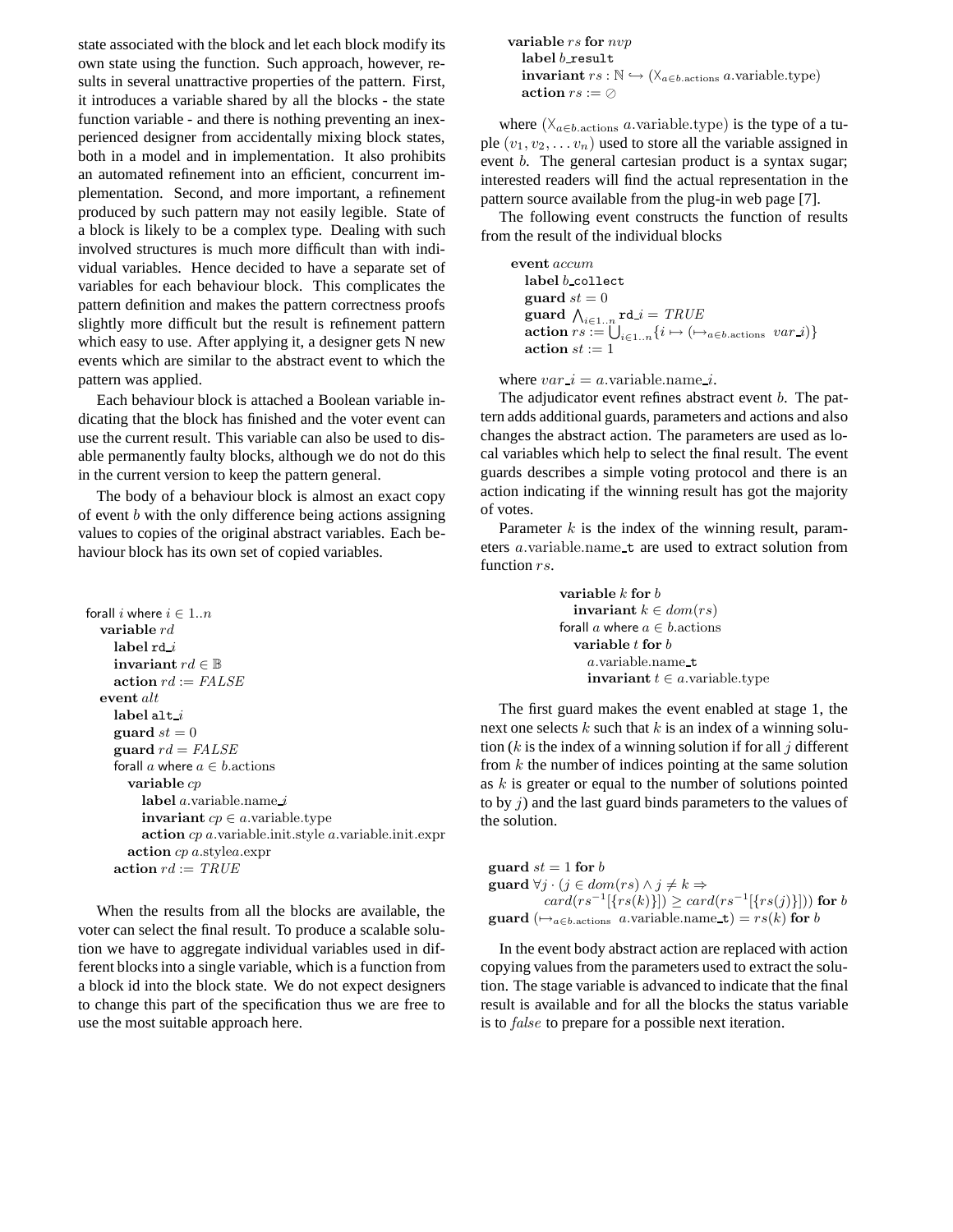forall a where  $a \in b$  actions action a.variable.name  $:= a$ .variable.name  $\pm$  for b action  $st := 2$  for  $b$ forall i where  $i \in 1..n$ action  $rd_i := FALSE$  for b **action**  $fl := bool(card(rs^{-1}[\{rs(k)\}]) < (n/2 + 1))$  for b

Here  $fl$  is a Boolean flag indicating whether the solution has got the majority of votes or not.

#### 6.1 NVP Pattern Correctness

Most proof obligations for this pattern are trivially discharged and the techniques employed are the same as those used for the Recovery Block pattern.

The only non-trivial part is to demonstrate that the voting event refines the abstract behaviour event. In other words, a solution selected by the voting event must satisfy the specification of the abstract event  $b$ . However, since the pattern does not itself produce diverse version blocks and further refinements of version blocks satisfy the abstract event  $b$  specification by definition of refinement, the voting mechanism has no effect on the selection of the result. It is enough to demonstrate that the values carried through the rs function are the results collected from version blocks. It is obviously so, since the function is only assigned in the event *accum*, which copies version results.

### **7 Applying Patterns**

Our experience indicates that the refinement pattern mechanism can make a considerable impact on the development process as patterns support reuse and make development easier and less error-prone.

One of the most attractive features of refinement patterns is that, if supported by the right tool, pattern application is almost instantaneous and straightforward. Various refinement paths can be investigated, rather than by investing a considerable time and modelling effort, just by selecting different patterns. If a result is unsatisfactory, the pattern is undone to allow trying a different one. This is a considerable advantage over manual refinement, where a developer would be reluctant to redo modelling steps once committed to a particular solution.

Reading and applying refinement patterns is much easier than writing them, allowing us to draw a line between a formal method expert who designs high-quality reusable patterns and an engineer using patterns to design a system model. The fact that applying patterns does not require a high level of expertise in formal methods can contribute to a wider adoption of formal modelling as a cost-effective software engineering technique for safety-critical and dependable systems.

The effect of patterns on the development process depends on the number and quality of available patterns. We consider pattern correctness as a sufficient measure of pattern quality: while there are some correct patterns which do not produce any useful transformations, this measure will not allow any patterns which construct invalid refinements. Unlike concrete refinement steps, patterns are designed to be reusable. An important part of the pattern mechanism is its capacity to look for patterns which can do the required transformation. The current tool implementation offers some support for importing from an online pattern library using a dialogue, with patterns sorted into a tree according to their functionality. We are now working on a finer pattern search mechanism that would allow the engineer to search for a pattern by specifying a design goal.

A refinement pattern is a complete, self-sufficient unit of modelling that can be communicated between developers to support reuse and experience sharing. It can do to formal model development what components and libraries do to program development. With an extensive pattern library, the entire system design can be performed through employing third-party patterns with some custom logic filled in places.

The proposed software fault tolerance patterns are designed to be applied as part of formal system development. This should be followed by further refinement steps which will specify recovery block alternates and NVP versions. This approach fits in well with stepwise incremental system development, as different parts of models are to be refined separately and independently. We realise that it is very unlikely that this will achieve the complete independence of the version/alternate failure modes [13], but the subsequent development steps can be enriched by enforcing the use of different solutions and formalisms, and by involving different developers to diversify their designs.

Using nested units of design and execution to build systems is the main way of dealing with system complexity, and, in particular, of ensuring system fault tolerance by defining error containment and error recovery units ([15, 2]). Composing patterns (i.e. their sequential application) is a very useful mechanism for creating nested units of structuring and development in the course of stepwise system development. It is fairly easy to compose the two proposed software fault tolerance patterns, with several compositions possible, including iterative application of the Recovery Block pattern to obtain nested recovery blocks and using the NVP pattern to refine one of the recovery block alternates.

#### **8 Conclusion**

The proposed mechanisms will help to build systems that would tolerate faults of several types. First of all, these would include mistakes made in the later refinement phases